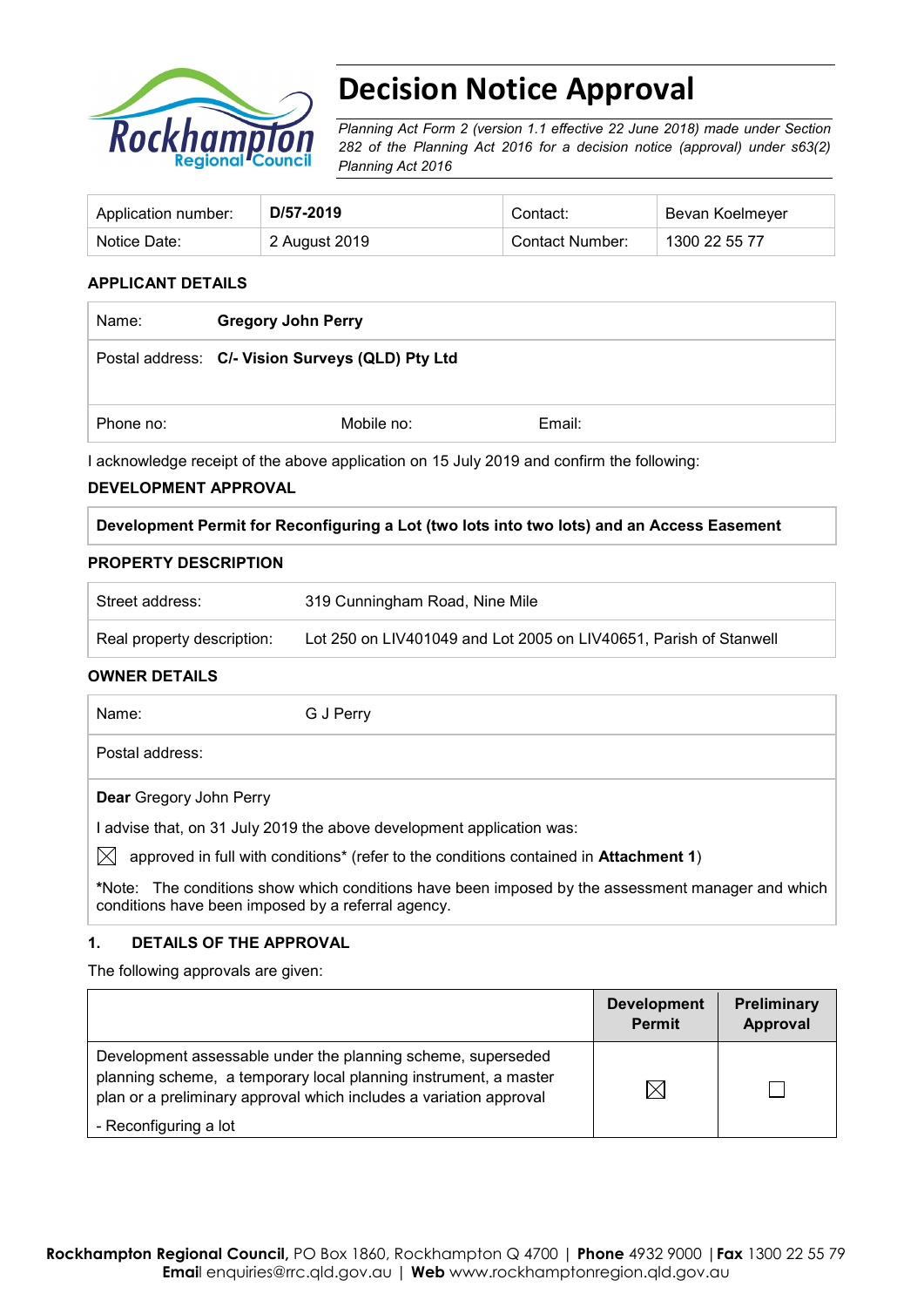## **2. CONDITIONS**

This approval is subject to the conditions in Attachment 1.

#### **3. REFERRAL AGENCIES**

The following Referral Agency was activated by this application:

| For an application involving                                                                                                                                                                                                                                                                                                                                                                                | Name of agency                                                                                                    | <b>Status</b>    | Address                                                                                                               |  |  |
|-------------------------------------------------------------------------------------------------------------------------------------------------------------------------------------------------------------------------------------------------------------------------------------------------------------------------------------------------------------------------------------------------------------|-------------------------------------------------------------------------------------------------------------------|------------------|-----------------------------------------------------------------------------------------------------------------------|--|--|
| <b>INFRASTRUCTURE-RELATED REFERRALS (Electricity Infrastructure)</b>                                                                                                                                                                                                                                                                                                                                        |                                                                                                                   |                  |                                                                                                                       |  |  |
| Schedule 10, Part 9, Division 2, Table 1 – Reconfiguring a lot subject to an easement or near a substation<br>site                                                                                                                                                                                                                                                                                          |                                                                                                                   |                  |                                                                                                                       |  |  |
| Development application for<br>reconfiguring a lot that is assessable<br>development under section 21, if-<br>(a) all or part of the lot is subject to<br>an easement-<br>(i) for the benefit of a distribution<br>entity, or transmission entity, under<br>the Electricity Act; and<br>(ii) for a transmission grid or supply<br>network; or<br>(b) part of the lot is within 100m of a<br>substation site | The chief executive<br>of the distribution<br>entity or<br>transmission entity:<br><b>Powerlink</b><br>Queensland | Advice<br>Agency | Postal:<br><b>Powerlink (Property Services)</b><br>PO Box 1193<br>Virginia Qld<br>Email:<br>Property@powerlink.com.au |  |  |

#### **4. THE APPROVED PLANS**

#### **The approved development must be completed and maintained generally in accordance with the approved drawings and documents:**

| Drawing/report title | Prepared by                  | Date | Reference number               | Revision/issue |
|----------------------|------------------------------|------|--------------------------------|----------------|
| Proposal Plan        | Vision Surveys   5 July 2019 |      | 19332-PP-01 (Sheet 1 of 1)   A |                |

## **5. CURRENCY PERIOD FOR THE APPROVAL (s.85 of the** *Planning Act***)**

The standard currency periods stated in section 85 of *Planning Act 2016* apply to each aspect of development in this approval, if not stated in the conditions of approval attached.

## **6. STATEMENT OF REASONS**

| <b>Description of the</b><br>development        | The proposed development is for Reconfiguring a Lot (two lots into two<br>lots) and an Access Easement                                                                                                                                                                                                                                                                 |  |  |
|-------------------------------------------------|------------------------------------------------------------------------------------------------------------------------------------------------------------------------------------------------------------------------------------------------------------------------------------------------------------------------------------------------------------------------|--|--|
| <b>Reasons for Decision</b>                     | Assessment of the development against the relevant zone purpose,<br>a)<br>planning scheme codes and planning scheme policies demonstrates<br>that the proposed development will not cause significant adverse<br>impacts on the surrounding natural environment, built environment<br>and infrastructure, community facilities, or local character and<br>amenity; and |  |  |
|                                                 | The proposed development does not compromise the relevant State<br>b)<br>Planning Policy.                                                                                                                                                                                                                                                                              |  |  |
| <b>Assessment Benchmarks</b>                    | The proposed development was assessed against the following<br>assessment benchmarks:                                                                                                                                                                                                                                                                                  |  |  |
|                                                 | Rural Zone Code; and                                                                                                                                                                                                                                                                                                                                                   |  |  |
|                                                 | Reconfiguring a Lot Code.                                                                                                                                                                                                                                                                                                                                              |  |  |
| <b>Compliance with</b><br>assessment benchmarks | The development was assessed against all of the assessment<br>benchmarks listed above and complies with all of these without exception.                                                                                                                                                                                                                                |  |  |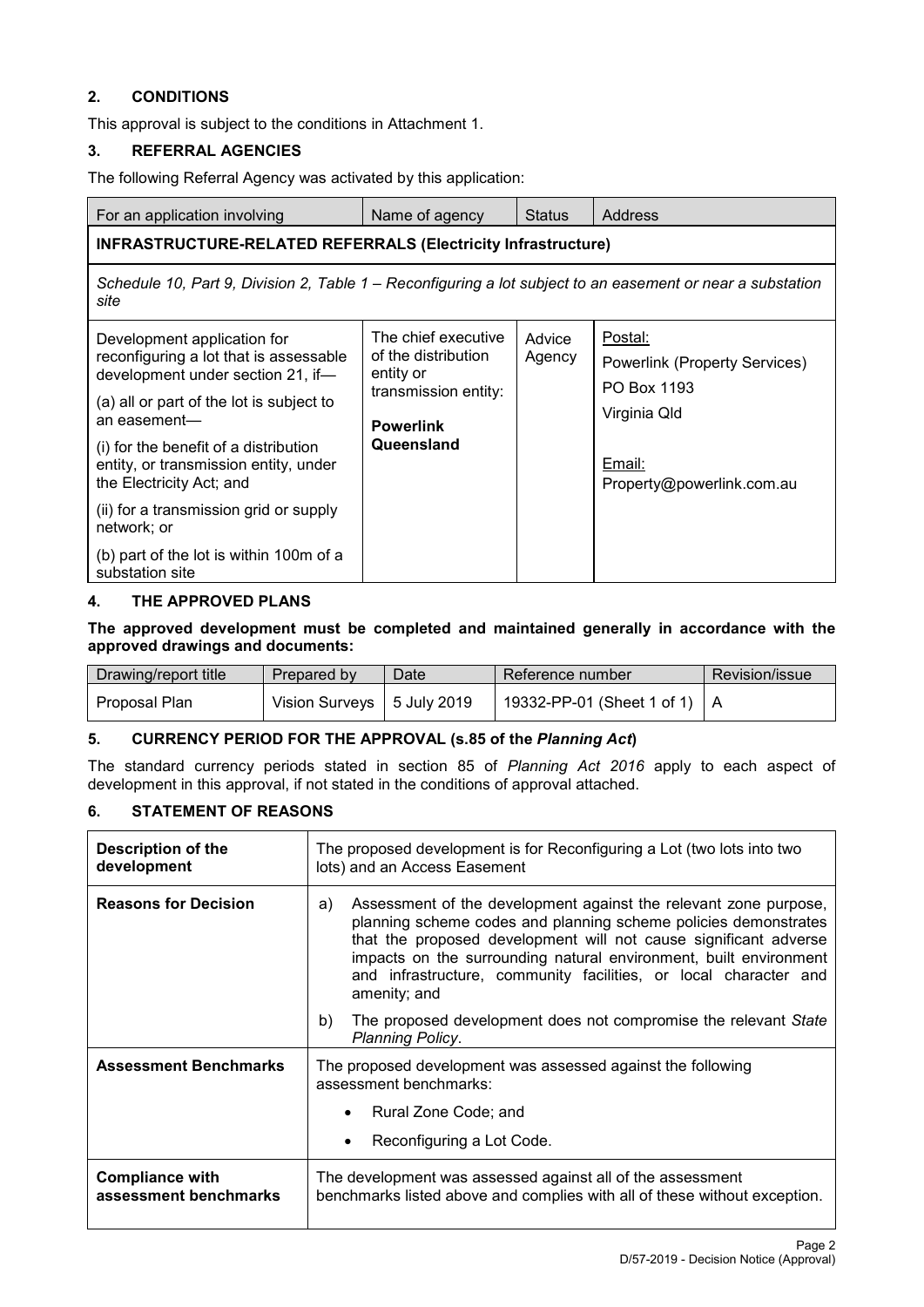| <b>Matters prescribed by</b><br>regulation | ii)       | The State Planning Policy - Part $E_i$<br>The Central Queensland Regional Plan; |
|--------------------------------------------|-----------|---------------------------------------------------------------------------------|
|                                            | iii)      | The Rockhampton Region Planning Scheme 2015; and                                |
|                                            | <b>IV</b> | The common material, being the material submitted with the<br>application.      |

## **7. APPEAL RIGHTS**

The rights of an applicant to appeal to a tribunal or the Planning and Environment Court against a decision about a development application are set out in chapter 6, part 1 of the *Planning Act 2016*. There may also be a right to make an application for a declaration by a tribunal (see chapter 6, part 2 of the *Planning Act 2016).*

#### *Appeal by an applicant*

An applicant for a development application may appeal to the Planning and Environment Court against the following:

- the refusal of all or part of the development application
- a provision of the development approval
- the decision to give a preliminary approval when a development permit was applied for
- a deemed refusal of the development application.

An applicant may also have a right to appeal to the Development tribunal. For more information, see schedule 1 of the *Planning Act 2016*.

The timeframes for starting an appeal in the Planning and Environment Court are set out in section 229 of the *Planning Act 2016*.

**Attachment 2** is an extract from the *Planning Act 2016* that sets out the applicant's appeal rights and the appeal rights of a submitter.

## **8. WHEN THE DEVELOPMENT APPROVAL TAKES EFFECT**

This development approval takes effect:

From the time the decision notice is given – if there is no submitter and the applicant does not appeal the decision to the court.

Or

When the submitter's appeal period ends  $-$  if there is a submitter and the applicant does not appeal the decision to the court.

Or

Subject to the decision of the court, when the appeal is finally decided  $-$  if an appeal is made to the court.

#### **9. ASSESSMENT MANAGER**

| Name: | Amanda O'Mara<br><b>ACTING COORDINATOR</b><br>DEVELOPMENT ASSESSMENT | Signature: | Date: 2 August 2019 |
|-------|----------------------------------------------------------------------|------------|---------------------|
|       |                                                                      |            |                     |

C/C Powerlink Queensland - [Property@powerlink.com.au](mailto:Property@powerlink.com.au)

#### **Attachment 1 – Conditions of the approval**

*Part 1* **–** *Conditions imposed by the assessment manager [Note: where a condition is imposed about infrastructure under Chapter 4 of the Planning Act 2016, the relevant provision of the Act under which this condition was imposed must be specified.]*

#### *Part 2 – Conditions required by the referral agency response*

### **Attachment 2—Extract on appeal rights**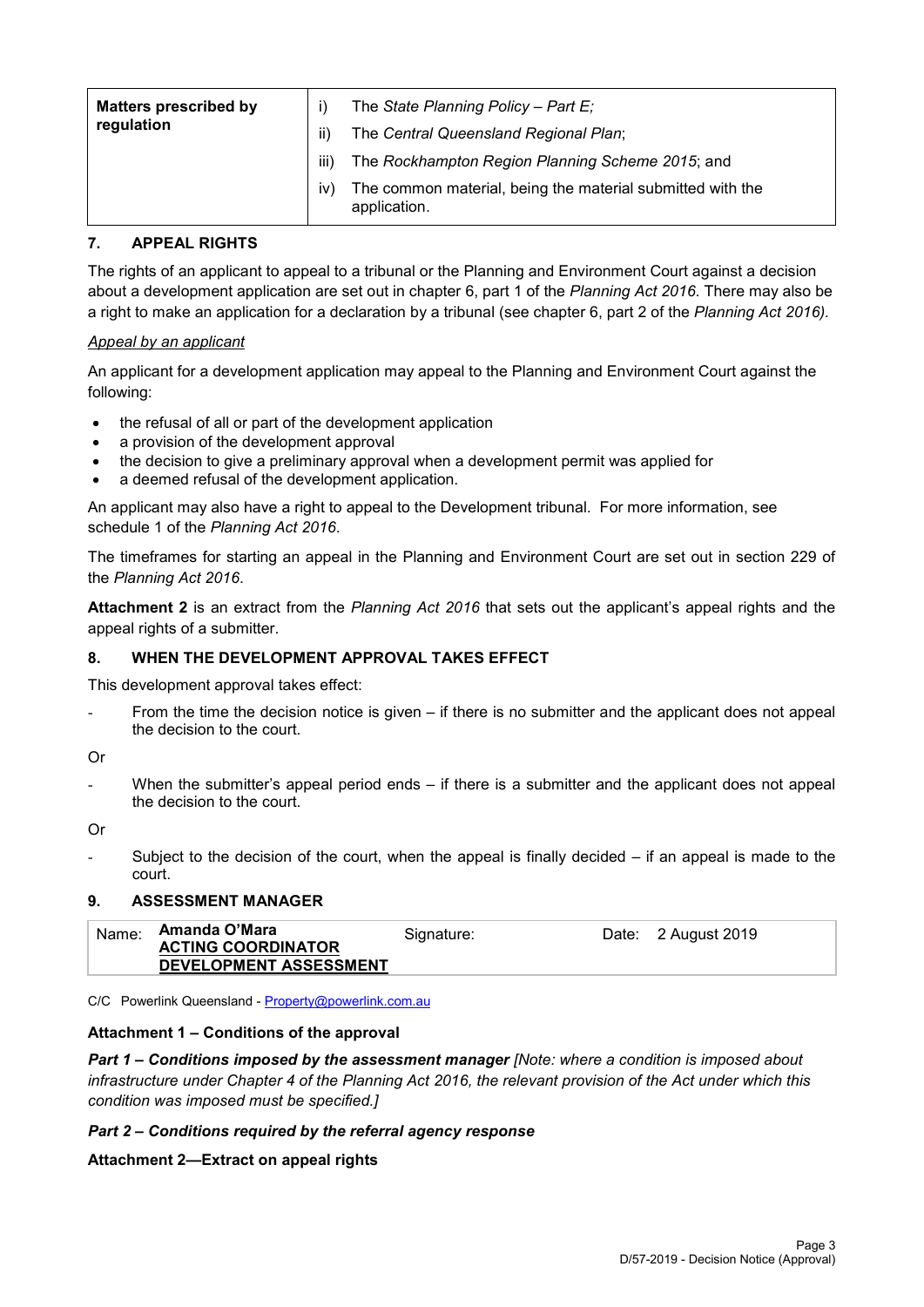

## **Attachment 1 – Part 1 Rockhampton Regional Council Conditions**

*Planning Act 2016*

- 1.0 ADMINISTRATION
- 1.1 The Developer and his employee, agent, contractor or invitee is responsible for ensuring compliance with the conditions of this development approval.
- 1.2 Where these Conditions refer to "Council" in relation to requiring Council to approve or to be satisfied as to any matter, or conferring on the Council a function, power or discretion, that role may be fulfilled in whole or in part by a delegate appointed for that purpose by the Council.
- 1.3 All conditions, works, or requirements of this development approval must be undertaken and completed:
	- 1.3.1 to Council's satisfaction;
	- 1.3.2 at no cost to Council; and
	- 1.3.3 prior to the issue of the Survey Plan Approval Certificate,

unless otherwise stated.

- 1.4 All works must be designed, constructed and maintained in accordance with the relevant Council policies, guidelines and standards, unless otherwise stated.
- 2.0 APPROVED PLANS AND DOCUMENTS
- 2.1 The approved development must be completed and maintained generally in accordance with the approved plans and documents, except where amended by any condition of this development approval:

| Drawing/report title | Prepared by           | Date        | Reference number                       | Revision/<br>issue |
|----------------------|-----------------------|-------------|----------------------------------------|--------------------|
| Proposal Plan        | <b>Vision Surveys</b> | 5 July 2019 | 19332-PP-01 (Sheet   A<br>$1$ of $1$ ) |                    |

2.2 Where there is any conflict between the conditions of this development approval and the details shown on the approved plans and documents, the conditions of this development approval must prevail.

#### 3.0 ASSET MANAGEMENT

3.1 Any alteration necessary to electricity, telephone, water mains, sewerage mains, and/or public utility installations resulting from the development or in connection with the development, must be undertaken and completed at no cost to Council.

### 4.0 OPERATING PROCEDURES

4.1 All construction materials, waste, waste skips, machinery and contractors' vehicles must be located and stored or parked within the development site. Storage of materials or parking of construction machinery or contractors' vehicles must not occur within Neerkol Road or Creek Street.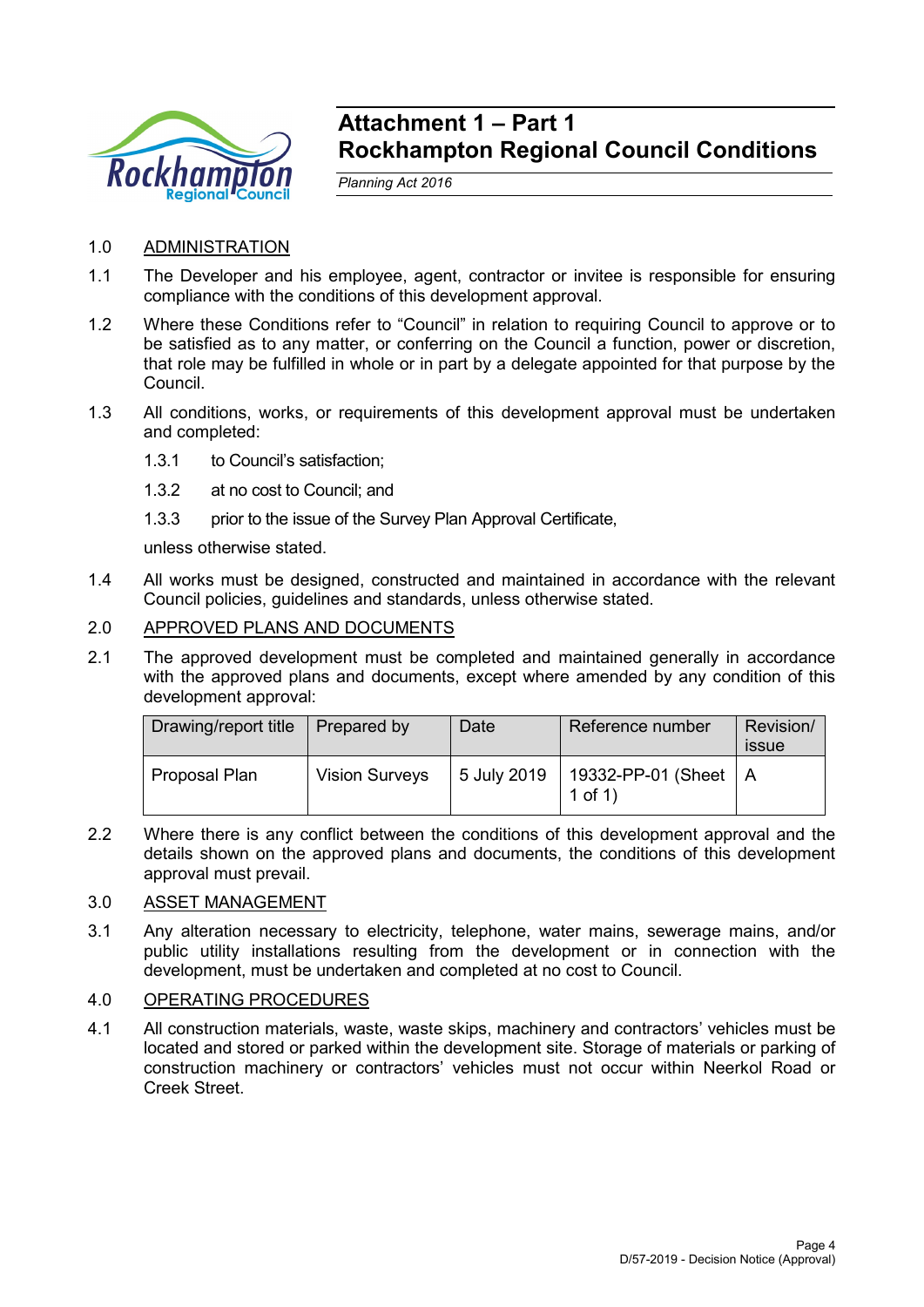#### ADVISORY NOTES

#### NOTE 1. Aboriginal Cultural Heritage

It is advised that under section 23 of the *Aboriginal Cultural Heritage Act 2003*, a person who carries out an activity must take all reasonable and practicable measures to ensure the activity does not harm Aboriginal cultural heritage (the "cultural heritage duty of care"). Maximum penalties for breaching the duty of care are listed in the Aboriginal cultural heritage legislation. The information on Aboriginal cultural heritage is available on the Department of Aboriginal and Torres Strait Islander Partnerships website: [www.datsip.qld.gov.au](http://www.datsima.qld.gov.au/)

#### NOTE 2. General Environmental Duty

General environmental duty under the *Environmental Protection Act 1994* prohibits unlawful environmental nuisance caused by noise, aerosols, particles, dust, ash, fumes, light, odour or smoke beyond the boundaries of the development site during all stages of the development including earthworks, construction and operation.

#### NOTE 3. General Safety Of Public During Construction

The *Work Health and Safety Act 2011* and *Manual of Uniform Traffic Control Devices* must be complied with in carrying out any construction works, and to ensure safe traffic control and safe public access in respect of works being constructed on a road.

#### NOTE 4. Infrastructure Charges Notice

Council has resolved not to issue an Infrastructure Charges Notice for this development because the new infrastructure charges arising from the development are equal to or less than the credits applicable for the new development.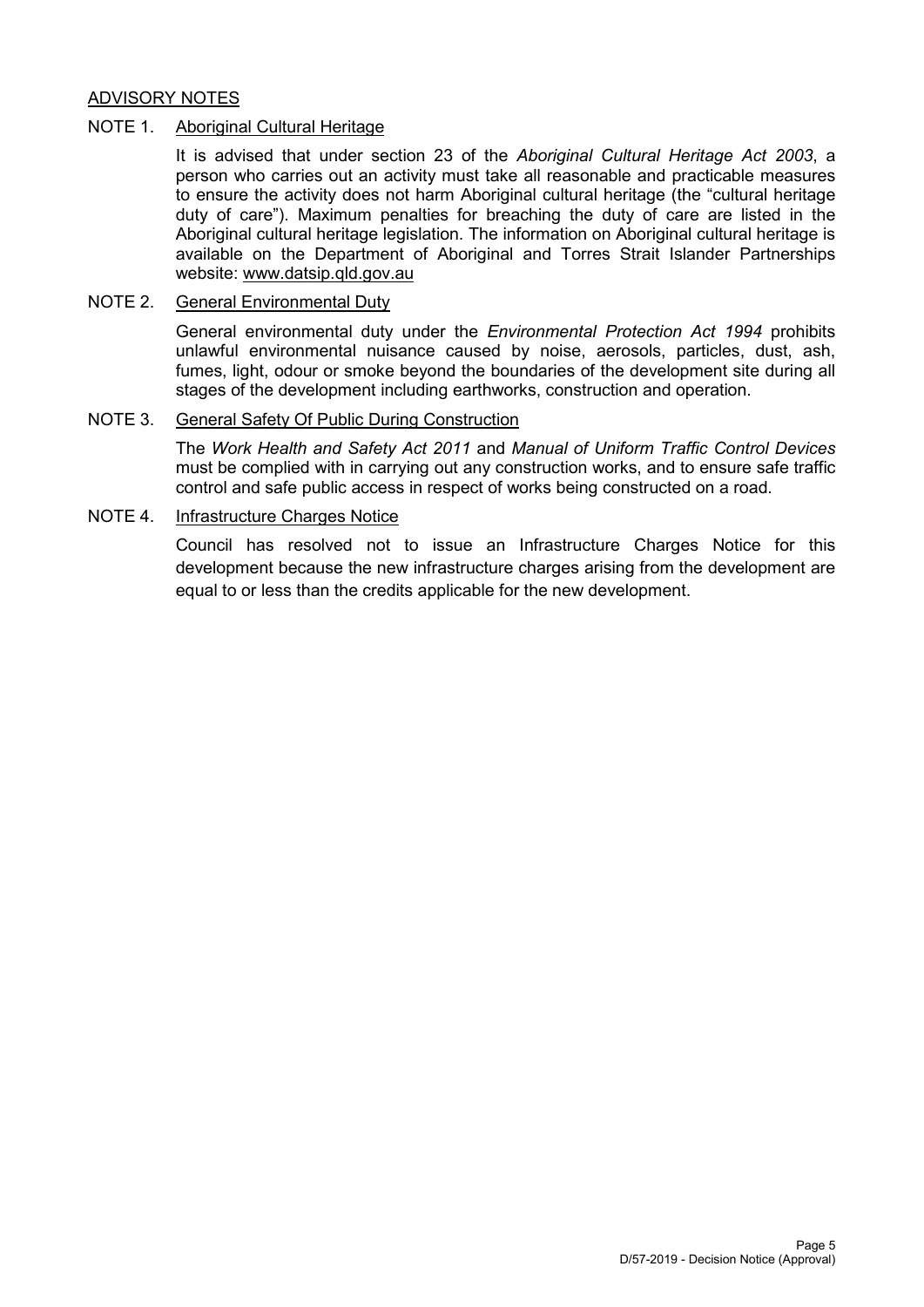

## **Attachment 1 – Part 2 Referral Agency Conditions - Powerlink Queensland**

*Planning Act 2016*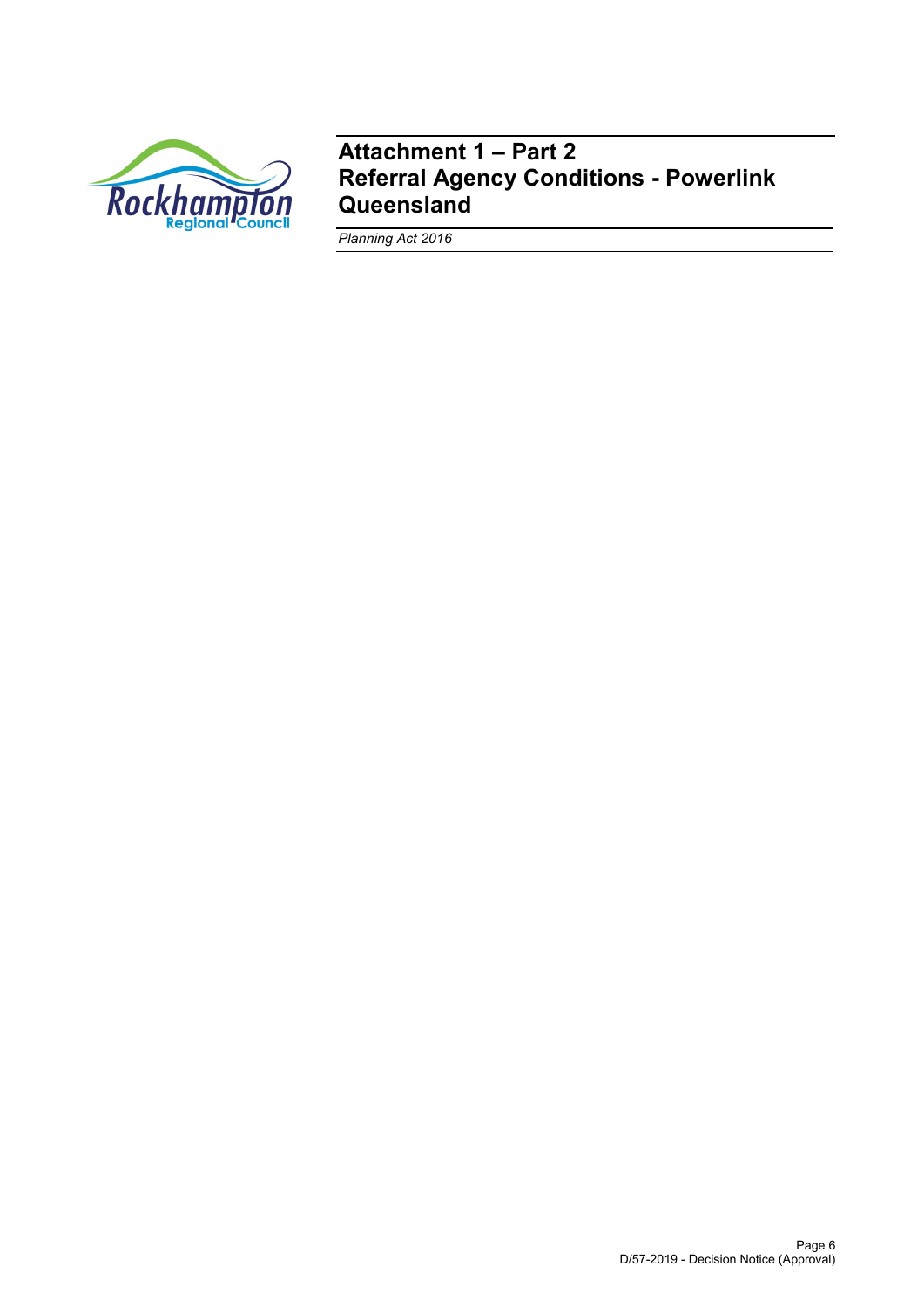

# **Attachment 2 - Appeal Rights**

*PLANNING ACT 2016*

The following is an extract from the *Planning Act 2016 (Chapter 6)*

#### *Appeal rights*

#### *229 Appeals to tribunal or P&E Court*

- (1) Schedule 1 states—
	- (a) matters that may be appealed to— (i)either a tribunal or the P&E Court; or (ii)only a tribunal; or (iii)only the P&E Court; and
	- (b) the person—

(i)who may appeal a matter (the **appellant**); and (ii)who is a respondent in an appeal of the matter; and (iii)who is a co-respondent in an appeal of the matter; and

- (iv)who may elect to be a co-respondent in an appeal of the matter.
- (2) An appellant may start an appeal within the appeal period.
- (3) The **appeal period** is—
	- (a) for an appeal by a building advisory agency—10 business days after a decision notice for the decision is given to the agency or
	- (b) for an appeal against a deemed refusal—at any time after the deemed refusal happens; or
	- (c) for an appeal against a decision of the Minister, under chapter 7, part 4, to register premises or to renew the registration of premises—20 business days after a notice is published under section 269(3)(a) or (4); or
	- (d) for an appeal against an infrastructure charges notice— 20 business days after the infrastructure charges notice is given to the person; or
	- (e) for an appeal about a deemed approval of a development application for which a decision notice has not been given—30 business days after the applicant gives the deemed approval notice to the assessment manager; or
	- (f) for any other appeal—20 business days after a notice of the decision for the matter, including an enforcement notice, is given to the person.

#### Note—

See the P&E Court Act for the court's power to extend the appeal period.

- (4) Each respondent and co-respondent for an appeal may be heard in the appeal.
- (5) If an appeal is only about a referral agency's response, the assessment manager may apply to the tribunal or P&E Court to withdraw from the appeal.
- (6) To remove any doubt, it is declared that an appeal against an infrastructure charges notice must not be about—
	- (a) the adopted charge itself; or
	- (b) for a decision about an offset or refund—
		- (i) the establishment cost of trunk infrastructure identified in a LGIP; or
		- (ii) the cost of infrastructure decided using the method

included in the local government's charges resolution.

- **230 Notice of appeal**
- (1) An appellant starts an appeal by lodging, with the registrar of the tribunal or P&E Court, a notice of appeal that—
	- (a) is in the approved form; and
	- (b) succinctly states the grounds of the appeal.
- (2) The notice of appeal must be accompanied by the required fee.
- (3) The appellant or, for an appeal to a tribunal, the registrar must, within the service period, give a copy of the notice of appeal to—
- (a) the respondent for the appeal; and
- (b) each co-respondent for the appeal; and
- (c) for an appeal about a development application under schedule 1, table 1, item 1—each principal submitter for the development application; and
- (d) for an appeal about a change application under schedule 1, table 1, item 2—each principal submitter for the change application; and
- (e) each person who may elect to become a co-respondent for the appeal, other than an eligible submitter who is not a principal submitter in an appeal under paragraph (c) or (d); and
- (f) for an appeal to the P&E Court—the chief executive; and
- (g) for an appeal to a tribunal under another Act—any other person who the registrar considers appropriate.
- (4) The **service period** is—
	- (a) if a submitter or advice agency started the appeal in the P&E Court—2 business days after the appeal is started; or
	- (b) otherwise—10 business days after the appeal is started.
- (5) A notice of appeal given to a person who may elect to be a co-respondent must state the effect of subsection
- (6) A person elects to be a co-respondent by filing a notice of election, in the approved form, within 10 business days after the notice of appeal is given to the person*.*
- **231 Other appeals**
- (1) Subject to this chapter, schedule 1 and the P&E Court Act, unless the Supreme Court decides a decision or other matter under this Act is affected by jurisdictional error, the decision or matter is non-appealable.
- (2) The Judicial Review Act 1991, part 5 applies to the decision or matter to the extent it is affected by jurisdictional error.
- (3) A person who, but for subsection (1) could have made an application under the Judicial Review Act 1991 in relation to the decision or matter, may apply under part 4 of that Act for a statement of reasons in relation to the decision or matter.
- (4) In this section— **decision** includes—
	- (a) conduct engaged in for the purpose of making a decision; and
	- (b) other conduct that relates to the making of a decision; and
	- (c) the making of a decision or the failure to make a decision; and
	- (d) a purported decision; and
	- (e) a deemed refusal.
- **non-appealable**, for a decision or matter, means the decision or matter—
	- (a) is final and conclusive; and
	- (b) may not be challenged, appealed against, reviewed, quashed, set aside or called into question in any other way under the Judicial Review Act 1991 or otherwise, whether by the Supreme Court, another court, a tribunal or another entity; and
	- (c) is not subject to any declaratory, injunctive or other order of the Supreme Court, another court, a tribunal or another entity on any ground.

#### **232 Rules of the P&E Court**

- (1) A person who is appealing to the P&E Court must comply with the rules of the court that apply to the appeal.
- (2) However, the P&E Court may hear and decide an appeal even if the person has not complied with rules of the P&E Court.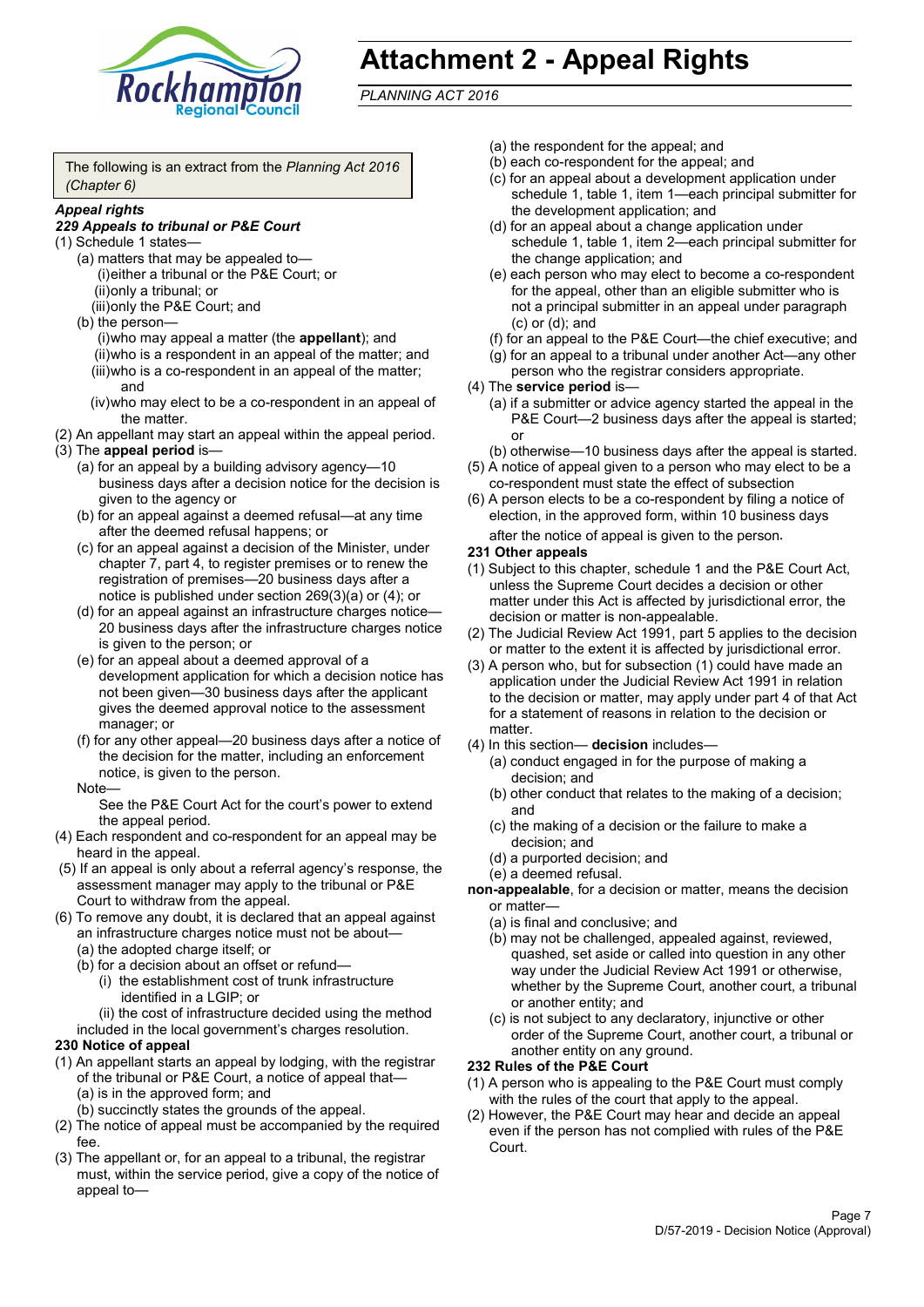

## **Appeal Rights**

*PLANNING ACT 2016*

## **Schedule 1**

#### **Appeals section 229 1 Appeal rights and parties to appeals**

- (1) Table 1 states the matters that may be appealed to—(a) the P&E court; or (b) a tribunal.
- (2) However, table 1 applies to a tribunal only if the matter involves—
	- (a) the refusal, or deemed refusal of a development application, for—
	- (i) a material change of use for a classified building; or
	- (ii) operational work associated with building work, a retaining wall, or a tennis court; or
	- (b) a provision of a development approval for—
	- (i) a material change of use for a classified building; or
- (ii) operational work associated with building work, a retaining wall, or a tennis court; or
	- (c) if a development permit was applied for—the decision to give a preliminary approval for—
		- (i) a material change of use for a classified building; or
		- (ii) operational work associated with building work, a retaining wall, or a tennis court; or
	- (d) a development condition if—
		- (i) the development approval is only for a material change of use that involves the use of a building classified under the Building Code as a class 2 building; and
		- (ii) the building is, or is proposed to be, not more than 3 storeys; and
		- (iii) the proposed development is for not more than 60 sole-occupancy units; or
	- (e) a decision for, or a deemed refusal of, an extension application for a development approval that is only for a material change of use of a classified building; or
	- (f) a decision for, or a deemed refusal of, a change application for a development approval that is only for a material change of use of a classified building; or
	- (g) a matter under this Act, to the extent the matter relates to—
		- (i) the Building Act, other than a matter under that Act that may or must be decided by the Queensland Building and Construction Commission; or
		- (ii) the Plumbing and Drainage Act, part 4 or 5; or
	- (h) a decision to give an enforcement notice in relation to a matter under paragraphs (a) to (g); or
	- (i) a decision to give an infrastructure charges notice; or
	- (j) the refusal, or deemed refusal, of a conversion application; or
	- (k) a matter that, under another Act, may be appealed to the tribunal; or
	- (l) a matter prescribed by regulation.
- (3) Also, table 1 does not apply to a tribunal if the matter

involves—

- (a) for a matter in subsection  $(2)(a)$  to  $(d)$ 
	- (i) a development approval for which the development application required impact assessment; and
	- (ii) a development approval in relation to which the assessment manager received a properly made submission for the development application; or
- (b) a provision of a development approval about the identification or inclusion, under a variation approval, of a matter for the development.
- (4) Table 2 states the matters that may be appealed only to the P&E Court.
- (5) Table 3 states the matters that may be appealed only to the tribunal.
- (6) In each table—
	- (a) column 1 states the appellant in the appeal; and
	- (b) column 2 states the respondent in the appeal; and
	- (c) column 3 states the co-respondent (if any) in the appeal; and
	- (d) column 4 states the co-respondents by election (if any) in the appeal.
- (7) If the chief executive receives a notice of appeal under section 230(3)(f), the chief executive may elect to be a corespondent in the appeal.

| Table 1                                                                                                                                                                                                                                                                                                                                                                                                            |                           |                                         |                                                       |  |
|--------------------------------------------------------------------------------------------------------------------------------------------------------------------------------------------------------------------------------------------------------------------------------------------------------------------------------------------------------------------------------------------------------------------|---------------------------|-----------------------------------------|-------------------------------------------------------|--|
| Appeals to the P&E Court and, for certain matters, to a tribunal<br>1. Development applications<br>An appeal may be made against-<br>(a) the refusal of all or part of the development application; or<br>(b) the deemed refusal of the development application; or<br>(c) a provision of the development approval; or<br>(d) if a development permit was applied for-the decision to give a preliminary approval. |                           |                                         |                                                       |  |
| Column 1<br>Column 2<br>Column 3<br>Column 4<br>Co-respondent by election<br>Appellant<br>Respondent<br>Co-respondent<br>$(i$ f any)<br>$(i$ f any)                                                                                                                                                                                                                                                                |                           |                                         |                                                       |  |
| The applicant                                                                                                                                                                                                                                                                                                                                                                                                      | The assessment<br>manager | If the appeal is about<br>a concurrence | 1 A concurrence agency that is<br>not a co-respondent |  |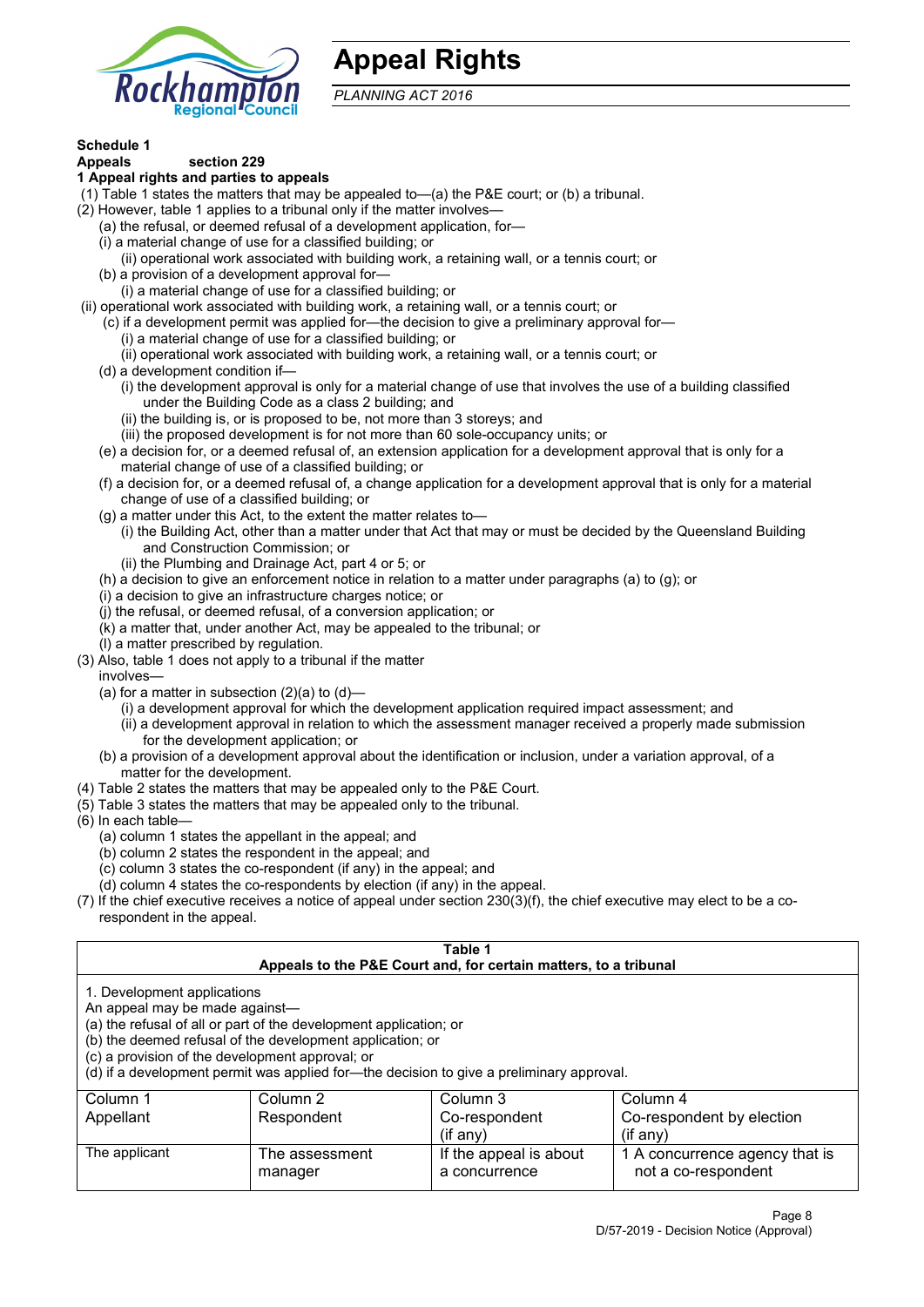| Table 1<br>Appeals to the P&E Court and, for certain matters, to a tribunal                                                                                                                                      |                                                                                                                               |                                                                 |                                                                                                                                                                                                                                                                                                                                                 |  |
|------------------------------------------------------------------------------------------------------------------------------------------------------------------------------------------------------------------|-------------------------------------------------------------------------------------------------------------------------------|-----------------------------------------------------------------|-------------------------------------------------------------------------------------------------------------------------------------------------------------------------------------------------------------------------------------------------------------------------------------------------------------------------------------------------|--|
|                                                                                                                                                                                                                  |                                                                                                                               | agency's referral<br>response-the<br>concurrence agency         | 2 If a chosen Assessment<br>manager is the respondent-<br>the prescribed assessment<br>manager<br>3 Any eligible advice agency for<br>the application<br>4 Any eligible submitter for the<br>application                                                                                                                                        |  |
| 2. Change applications<br>An appeal may be made against-<br>(b) a deemed refusal of a change application.                                                                                                        |                                                                                                                               |                                                                 | (a) a responsible entity's decision for a change application, other than a decision made by the P&E court; or                                                                                                                                                                                                                                   |  |
| Column 1<br>Appellant                                                                                                                                                                                            | Column <sub>2</sub><br>Respondent                                                                                             | Column 3<br>Co-respondent<br>(if any)                           | Column 4<br>Co-respondent by election<br>(if any)                                                                                                                                                                                                                                                                                               |  |
| 1 The applicant<br>2 If the responsible<br>entity is the<br>assessment<br>manager-an<br>affected entity that<br>gave a pre-request<br>notice or response<br>notice                                               | The responsible<br>entity                                                                                                     | If an affected entity<br>starts the appeal-the<br>applicant     | 1 A concurrence agency for the<br>development application<br>2 If a chosen assessment<br>manager is the respondent-<br>the prescribed assessment<br>manager<br>3 A private certifier for the<br>development application<br>4 Any eligible advice agency for<br>the change application<br>5 Any eligible submitter for the<br>change application |  |
| 3. Extension applications<br>An appeal may be made against-                                                                                                                                                      | (a) the assessment manager's decision about an extension application; or<br>(b) a deemed refusal of an extension application. |                                                                 |                                                                                                                                                                                                                                                                                                                                                 |  |
| Column 1<br>Appellant                                                                                                                                                                                            | Column <sub>2</sub><br>Respondent                                                                                             | Column 3<br>Co-respondent<br>(if any)                           | Column 4<br>Co-respondent by election<br>(if any)                                                                                                                                                                                                                                                                                               |  |
| 1 The applicant<br>1<br>For a matter other<br>$\mathbf{2}$<br>than a deemed<br>refusal of an<br>extension<br>application - a<br>concurrence<br>agency, other than<br>the chief executive,<br>for the application | The assessment<br>manager                                                                                                     | If a concurrence<br>agency starts the<br>appeal - the applicant | If a chosen assessment<br>manager is the respondent – the<br>prescribed assessment manager                                                                                                                                                                                                                                                      |  |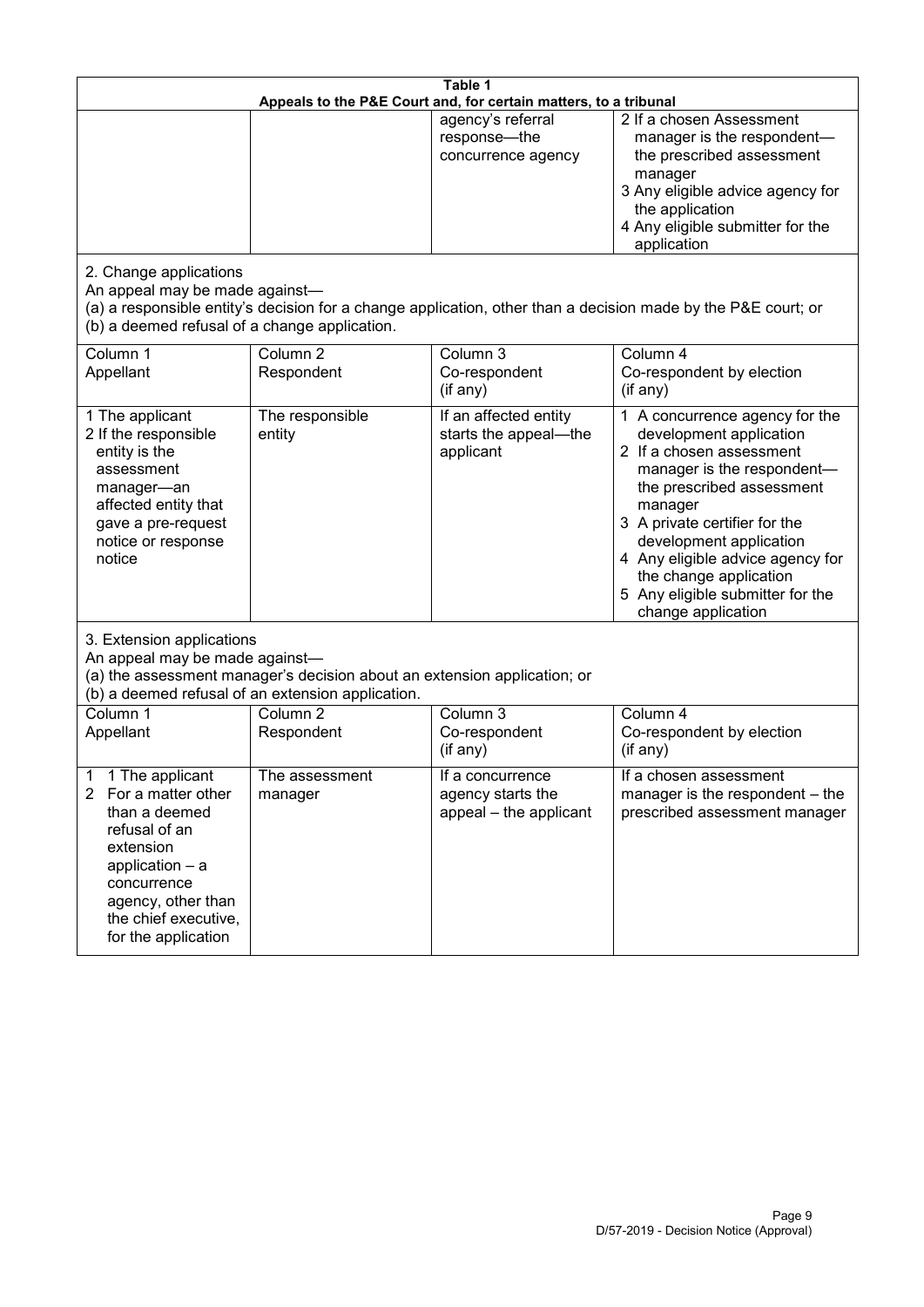#### **Table 1 Appeals to the P&E Court and, for certain matters, to a tribunal**

4. Infrastructure charges notices

- An appeal may be made against an infrastructure charges notice on 1 or more of the following grounds
- a) The notice involved an error relating to
	- (i) The application of the relevant adopted charge; or
- Examples of errors in applying an adopted charge
	- The incorrect application of gross floor area for a non-residential development
	- Applying an incorrect 'use category', under a regulation, to the development
	- (i) The working out of extra demands, for section 120; or
	- (ii) An offset or refund; or
- b) The was no decision about an offset or refund; or
- c) If the infrastructure charges notice states a refund will be given the timing for giving the refund; or
- d) The amount of the charge is so unreasonable that no reasonable relevant local government could have
- imposed the amount.

| Column 1                                                 | Column 2                                                                  | Column 3      | Column 4                  |
|----------------------------------------------------------|---------------------------------------------------------------------------|---------------|---------------------------|
| Appellant                                                | Respondent                                                                | Co-respondent | Co-respondent by election |
|                                                          |                                                                           | (if any)      | (if any)                  |
| The person given the<br>Infrastructure charges<br>notice | The local government<br>that gave the<br>infrastructure charges<br>notice |               | -                         |

5. Conversion applications

An appeal may be made against—

(a) the refusal of a conversion application; or

(b) a deemed refusal of a conversion application.

| Column 1<br>Appellant | Column 2<br>Respondent                                                  | Column 3<br>Co-respondent<br>(if any) | Column 4<br>Co-respondent by election<br>$($ if any $)$ |
|-----------------------|-------------------------------------------------------------------------|---------------------------------------|---------------------------------------------------------|
| The applicant         | The local government<br>to which the conversion<br>application was made | -                                     | -                                                       |

6. Enforcement notices

An appeal may be made against the decision to give an enforcement notice.

| Column 1                                   | Column 2                     | Column 3      | Column 4                                                                                                                                                                   |
|--------------------------------------------|------------------------------|---------------|----------------------------------------------------------------------------------------------------------------------------------------------------------------------------|
| Appellant                                  | Respondent                   | Co-respondent | Co-respondent by election                                                                                                                                                  |
|                                            |                              | (if any)      | (if any)                                                                                                                                                                   |
| The person given the<br>enforcement notice | The enforcement<br>authority |               | If the enforcement authority is<br>not the local government for<br>the premises in relation to which<br>the offence is alleged to have<br>happened-the local<br>government |

#### **Table 2 Appeals to the P&E Court only**

1. Appeals from tribunal

An appeal may be made against a decision of a tribunal, other than a decision under

section 252, on the ground of—

(a) an error or mistake in law on the part of the tribunal; or

(b) jurisdictional error.

| Column 1<br>Appellant                             | Column 2<br>Respondent                                    | Column 3<br>Co-respondent<br>$($ if any $)$ | Column 4<br>Co-respondent by election<br>$($ if any $)$ |
|---------------------------------------------------|-----------------------------------------------------------|---------------------------------------------|---------------------------------------------------------|
| A party to the<br>proceedings for the<br>decision | The other party to the<br>proceedings for the<br>decision | $\overline{\phantom{a}}$                    |                                                         |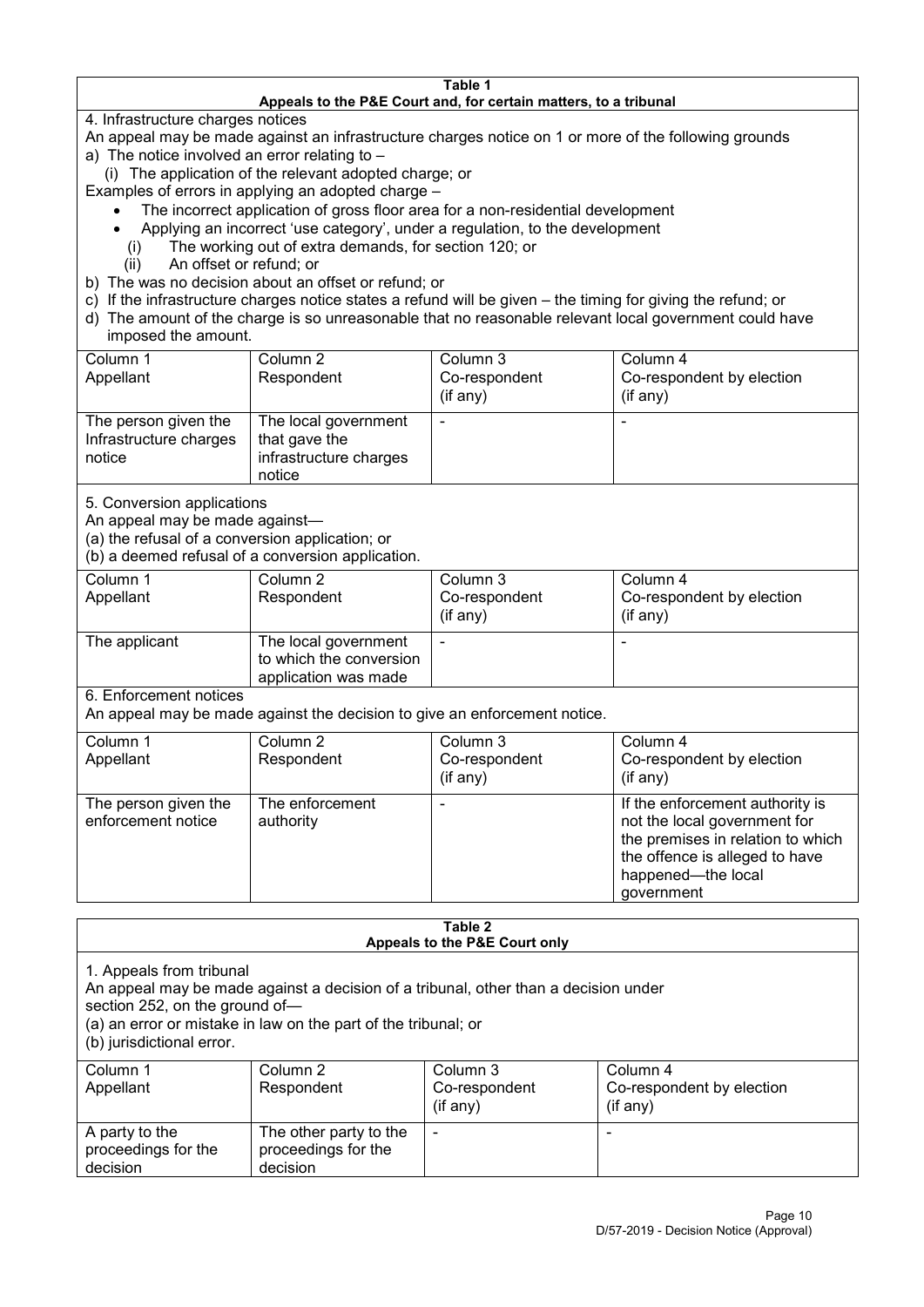#### **Table 2 Appeals to the P&E Court only**

2. Eligible submitter appeals

An appeal may be made against the decision to give a development approval, or an approval for a change application, to the extent that the decision relates to—

(a) any part of the development application for the development approval that required impact assessment; or (b) a variation request.

| Column 1<br>Appellant                                                                                                                                                                                                                                                                                                                                                                  | Column 2<br>Respondent                                                                                                     | Column 3<br>Co-respondent<br>$($ if any $)$                                                                             | Column 4<br>Co-respondent by election<br>(if any)    |
|----------------------------------------------------------------------------------------------------------------------------------------------------------------------------------------------------------------------------------------------------------------------------------------------------------------------------------------------------------------------------------------|----------------------------------------------------------------------------------------------------------------------------|-------------------------------------------------------------------------------------------------------------------------|------------------------------------------------------|
| 1 For a development<br>application-an<br>eligible submitter for<br>the development<br>application<br>2 For a change<br>application-an<br>eligible submitter for<br>the change<br>application                                                                                                                                                                                           | 1 For a development<br>application-the<br>assessment<br>manager<br>2 For a change<br>application-the<br>responsible entity | 1 The applicant<br>2 If the appeal is<br>about a concurrence<br>agency's referral<br>response-the<br>concurrence agency | Another eligible<br>submitter for the<br>application |
| 3. Eligible submitter and eligible advice agency appeals<br>An appeal may be made against a provision of a development approval, or failure to<br>include a provision in the development approval, to the extent the matter relates to-<br>(a) any part of the development application or the change application, for the development approval, that<br>required impact assessment; or |                                                                                                                            |                                                                                                                         |                                                      |

(b) a variation request.

| Column 1<br>Appellant                                                                                                                                                                                                                                                                         | Column <sub>2</sub><br>Respondent                                                                                          | Column 3<br>Co-respondent<br>(if any)                                                                                   | Column 4<br>Co-respondent by election<br>(if any) |
|-----------------------------------------------------------------------------------------------------------------------------------------------------------------------------------------------------------------------------------------------------------------------------------------------|----------------------------------------------------------------------------------------------------------------------------|-------------------------------------------------------------------------------------------------------------------------|---------------------------------------------------|
| 1 For a development<br>application-an<br>eligible submitter for<br>the development<br>application<br>2 For a change<br>application-an<br>eligible submitter for<br>the change<br>application<br>3 An eligible advice<br>agency for the<br>development<br>application or<br>change application | 1 For a development<br>application-the<br>assessment<br>manager<br>2 For a change<br>application-the<br>responsible entity | 1 The applicant<br>2 If the appeal is<br>about a concurrence<br>agency's referral<br>response—the<br>concurrence agency | Another eligible submitter for the<br>application |
| 4. Compensation claims<br>An appeal may be made against-<br>(a) a decision under section 32 about a compensation claim; or<br>(b) a decision under section 265 about a claim for compensation; or<br>(c) a deemed refusal of a claim under paragraph (a) or (b).                              |                                                                                                                            |                                                                                                                         |                                                   |
| Column 1<br>Appellant                                                                                                                                                                                                                                                                         | Column <sub>2</sub><br>Respondent                                                                                          | Column 3<br>Co-respondent<br>$($ if any $)$                                                                             | Column 4<br>Co-respondent by election<br>(if any) |
| A person dissatisfied<br>with the decision                                                                                                                                                                                                                                                    | The local<br>government to which<br>the claim was made                                                                     |                                                                                                                         |                                                   |

#### 5. Registered premises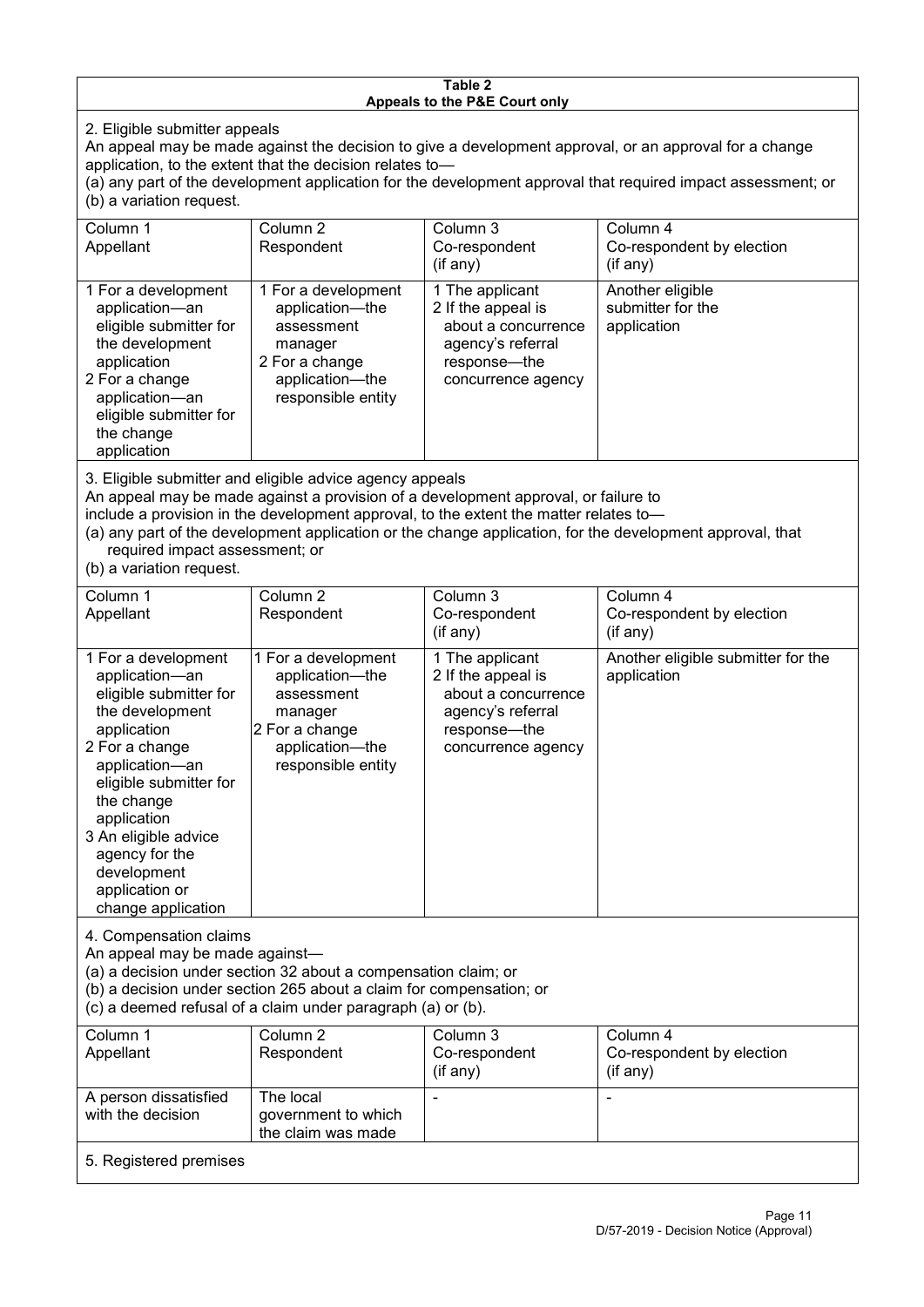| Table 2<br>Appeals to the P&E Court only                                                                                                                                                                                                                                                                             |                                   |                                         |                                                                                                                                                                             |  |
|----------------------------------------------------------------------------------------------------------------------------------------------------------------------------------------------------------------------------------------------------------------------------------------------------------------------|-----------------------------------|-----------------------------------------|-----------------------------------------------------------------------------------------------------------------------------------------------------------------------------|--|
| An appeal may be made against a decision of the Minister under chapter 7, part 4.                                                                                                                                                                                                                                    |                                   |                                         |                                                                                                                                                                             |  |
| Column 1<br>Appellant                                                                                                                                                                                                                                                                                                | Column <sub>2</sub><br>Respondent | Column 3<br>Co-respondent<br>(if any)   | Column 4<br>Co-respondent by election<br>(if any)                                                                                                                           |  |
| 1 A person given a<br>decision notice about<br>the decision<br>2 If the decision is to<br>register premises or<br>renew the<br>registration of<br>premises-an owner<br>or occupier of<br>premises in the<br>affected area for the<br>registered premises<br>who is dissatisfied<br>with the decision                 | The Minister                      |                                         | If an owner or occupier starts the<br>appeal – the owner of the<br>registered premises                                                                                      |  |
| 6. Local laws<br>An appeal may be made against a decision of a local government, or conditions applied,<br>under a local law about-<br>(a) the use of premises, other than a use that is the natural and ordinary consequence of prohibited<br>development; or<br>(b) the erection of a building or other structure. |                                   |                                         |                                                                                                                                                                             |  |
| Column 1<br>Appellant                                                                                                                                                                                                                                                                                                | Column <sub>2</sub><br>Respondent | Column 3<br>Co-respondent<br>(if any)   | Column 4<br>Co-respondent by election<br>(if any)                                                                                                                           |  |
| A person who-<br>(a) applied for the<br>decision; and<br>(b) is dissatisfied with<br>the decision or<br>conditions.                                                                                                                                                                                                  | The local government              |                                         |                                                                                                                                                                             |  |
|                                                                                                                                                                                                                                                                                                                      |                                   | Table 3<br>Appeals to the tribunal only |                                                                                                                                                                             |  |
| 1. Building advisory agency appeals<br>An appeal may be made against giving a development approval for building work to the extent the building<br>work required code assessment against the building assessment provisions.                                                                                         |                                   |                                         |                                                                                                                                                                             |  |
| Column 1<br>Appellant                                                                                                                                                                                                                                                                                                | Column <sub>2</sub><br>Respondent | Column 3<br>Co-respondent<br>(if any)   | Column 4<br>Co-respondent by election<br>(if any)                                                                                                                           |  |
| A building advisory<br>agency for the<br>development application<br>related to the approval                                                                                                                                                                                                                          | The assessment<br>manager         | The applicant                           | 1 A concurrence agency for the<br>development application<br>related to the approval<br>2 A private certifier for the<br>development application<br>related to the approval |  |
| 3. Certain decisions under the Building Act and the Plumbing and Drainage Act<br>An appeal may be made against a decision under-<br>(a) the Building Act, other than a decision made by the Queensland Building and Construction Commission; or<br>(b) the Plumbing and Drainage Act, part 4 or 5.                   |                                   |                                         |                                                                                                                                                                             |  |
| Column 1<br>Appellant                                                                                                                                                                                                                                                                                                | Column <sub>2</sub><br>Respondent | Column 3<br>Co-respondent<br>(if any)   | Column 4<br>Co-respondent by election<br>(if any)                                                                                                                           |  |